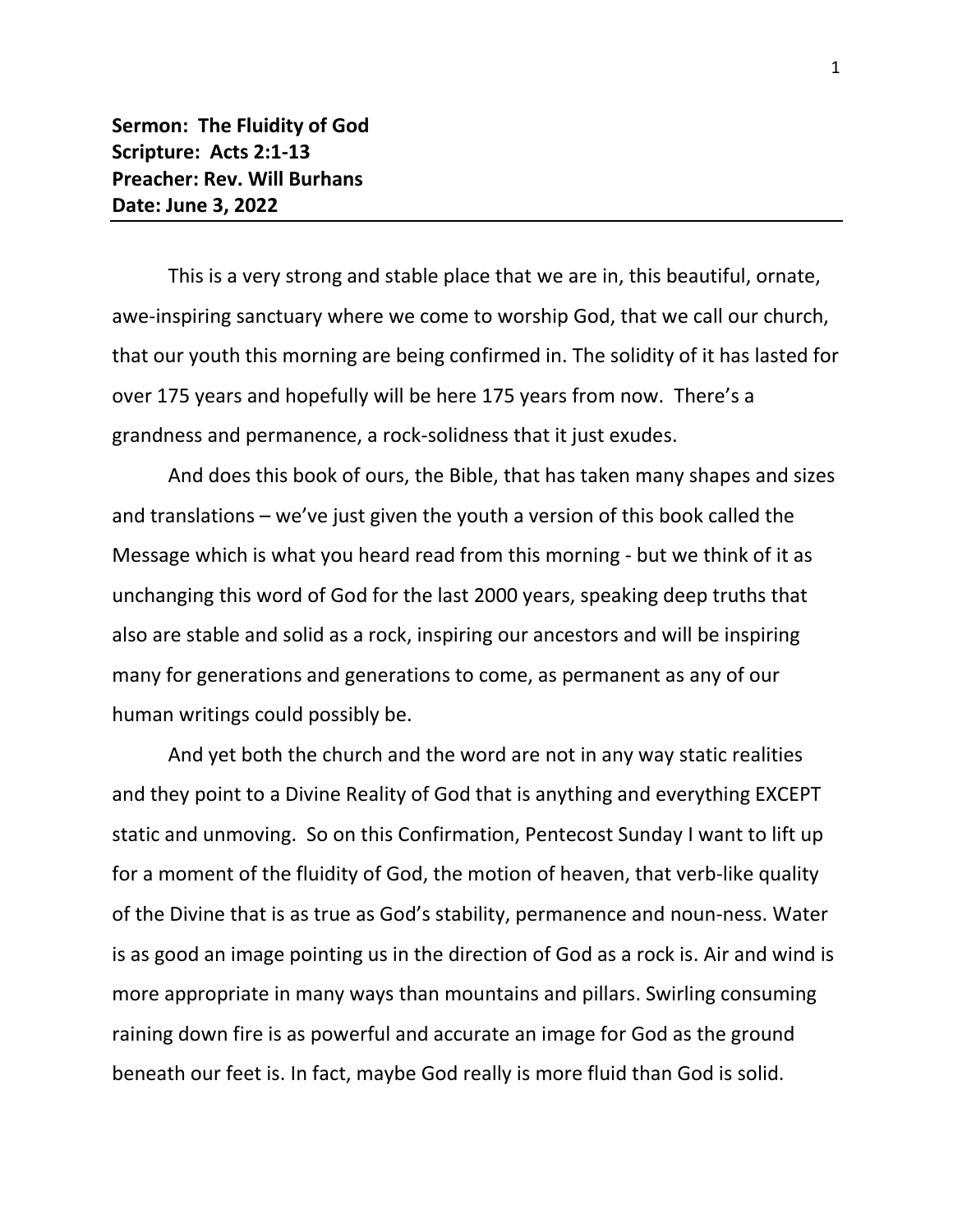It's how God came to the disciples at Pentecost as we just heard read, fluid as fire and wind, not as a massive solid material object. I'm assuming God could have come any way that God wanted to come but chose to come moving and consuming and transforming, blowing in and blowing minds and rushing back out again, heads spinning, nothing to hold to.

And then there's Jesus. Though God in physical form, he was as fluid as they come. If his earthly life was marked by anything, it was marked by the fluidity of his movement. He was always on the go - here, there, hither and yon, into and out of the water of the River Jordon, driven through the wilderness, traveling from town to town, crossing the Sea of Galilee, walking to this persons house and through that person's fields, no place to lay his head, never allowing the grass to grow under his feet. And people seemed to always be stumbling along trying to catch up; crowds following along, disciples scrambling behind him, people hearing he was here or there and trying to have encounters so climbing trees to see him or jumping on boats or into the water or sneaking up behind him to touch his robe and yet no one, not even his closest friends, much less his enemies could quite pin him down where he was going, what he was doing, what he would say next, what riled him up and what settled him down. So "what should we do to an enemy?" and "who deserves healing?" and "what laws should we ignore?" and "what were the more important things?" and "what made for justice and righteousness?…" I mean trying to pin Jesus down was near impossible as the fluid, overflowing, nature of his personality and his Spirit baffled some, intoxicate others, infuriated many, especially the authorities… and so they decided "no, we are going to pin this man down, he is not going to gush his spirit all over our tidy laws and systems and organized lives and make a mess of things" and so they got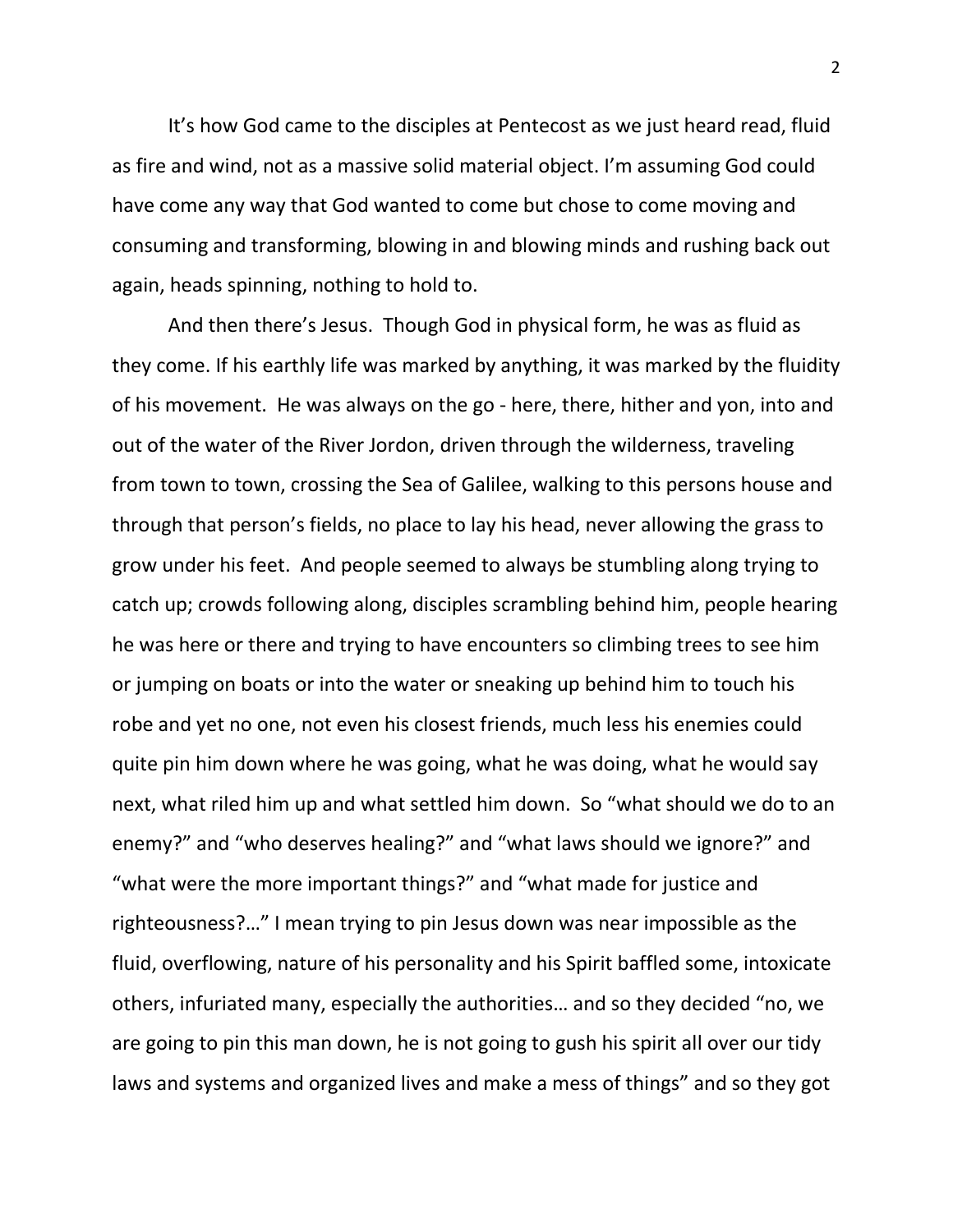nails and quite literally nailed him down to a cross to keep the guy where they wanted him… AND we know how THAT turned out, don't we?

Haha! What a disaster for them and a salvation for everyone else! Talk about fluidity – resurrection appearances, ascending into heaven, and then the gushing out of his Holy Spirit, almost like the nailing him down released the flood gates and his spirit spilled out all over everything and is still spilling out today…. Jesus, THE MAN who could not be pinned down, who could not be contained in his earthly life became Jesus THE HOLY SPIRIT as fluid and out of control and out of bounds as ever. The effort to contain him just created greater liquidity… and when I say liquidity I'm not talking about converting assets into cash I'm talking about how His Spirit converted… (SLIDE ANIMATION HERE)

doubters into believers

and fearers into trusters

and haters into lovers

and resenters into forgivers

and despairers into hopers

and hoarders into givers

and wounders into healers

and self-satisfiers into self-sacrificers

and keepers of the status quo into pursuers of justice

and jailers into liberators

and competitors into collaborators

and silencers into whistle and trumpet blowers

all caught up in the fluid movement of God and God's love in this world. (NEXT

SLIDE, BLANK) You get what I'm saying when I say God is more a fluid than a solid?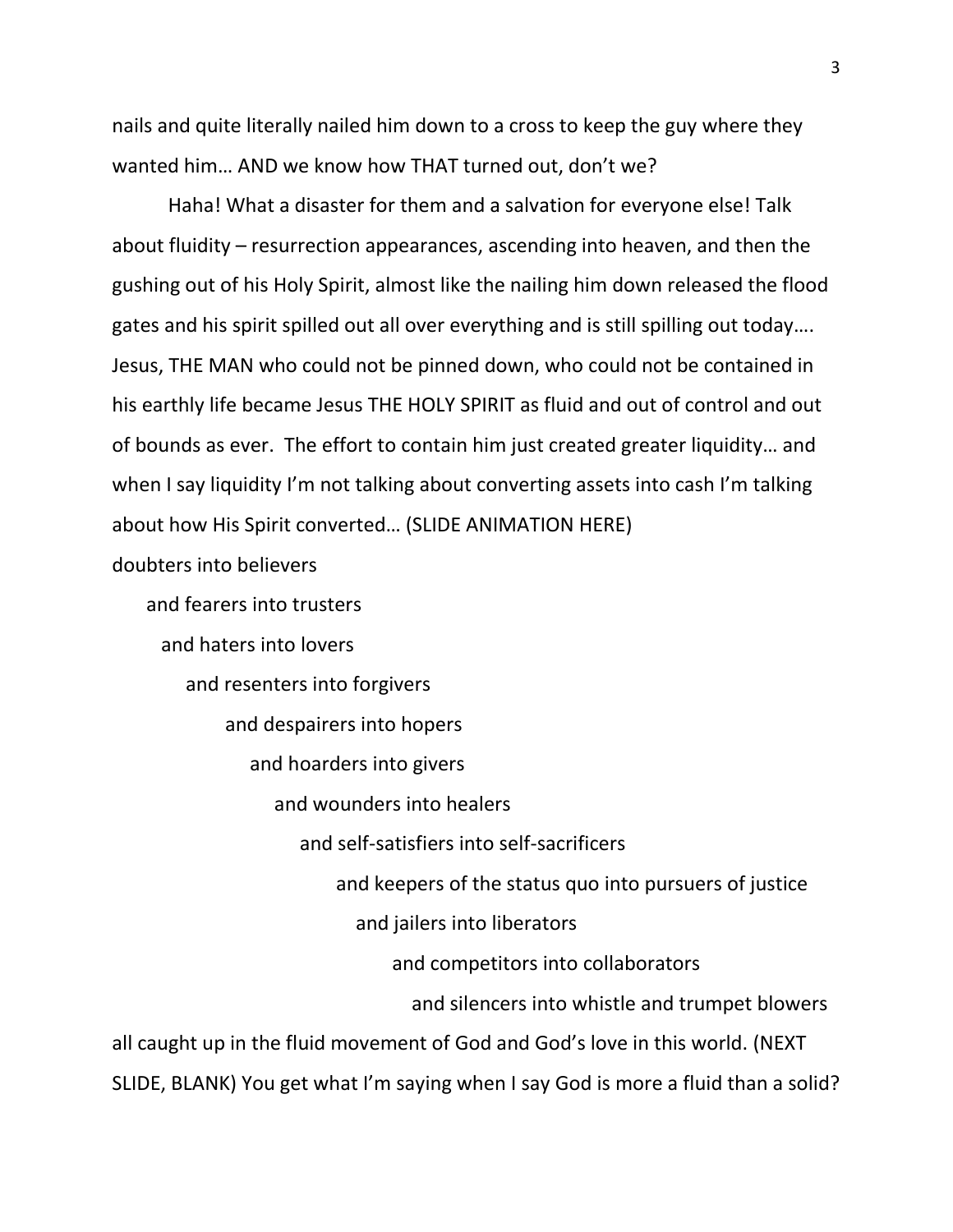God's justice runs down like a stream, Amos says, God's healing will run like a river Ezekiel says, God's Spirit will come like a wind Luke says, God's grace will fall like the rain on the good and bad alike Jesus says, God's love will seep like blood through crucified hands and feet, the Gospel writers proclaim, God's judgement will come like a flood is what the Psalmist says… God is more fluid than solid.

And there's something just scary about that, that out of control-ness of God. And so across history we've probably too often tried to pin God back down into our buildings and books, our dogmas and doctrines and containers and boxes insisting that God be more solid for us and less liquid because a liquid flowing God is more disruptive than stabilizing, changes us more than grounds us, uproots us more than rooting us in, transforms us more than props us up, gived us not so much a place to be but a way to go, not so much a thing to believe in but a flow to follow. I like Annie Lamott's quote – "I do not at all understand the mystery of grace – only that it meets us where we are and doesn't leave us where it found us." Exactly, God's grace is not a thing but a movement. And the great Catholic theologian Hans Urs Von Balthasar speaks of heaven not as a static place of clouds and harps and choirs of angels but he says "the eternal world of heaven is a world of intense life and spontaneous activity, operating, putting forth its influence, seeking to further its aims through our lives."

And so as these youth come here today to be confirmed, to affirm their baptism and affirm their faith they are not arriving in a place, even though they officially become members of our church, they are consciously jumping into the dance, the flow, the movement that is God's grace in this world and opening their lives intentionally to be led, guided, awakened and rushed down the rapids of

4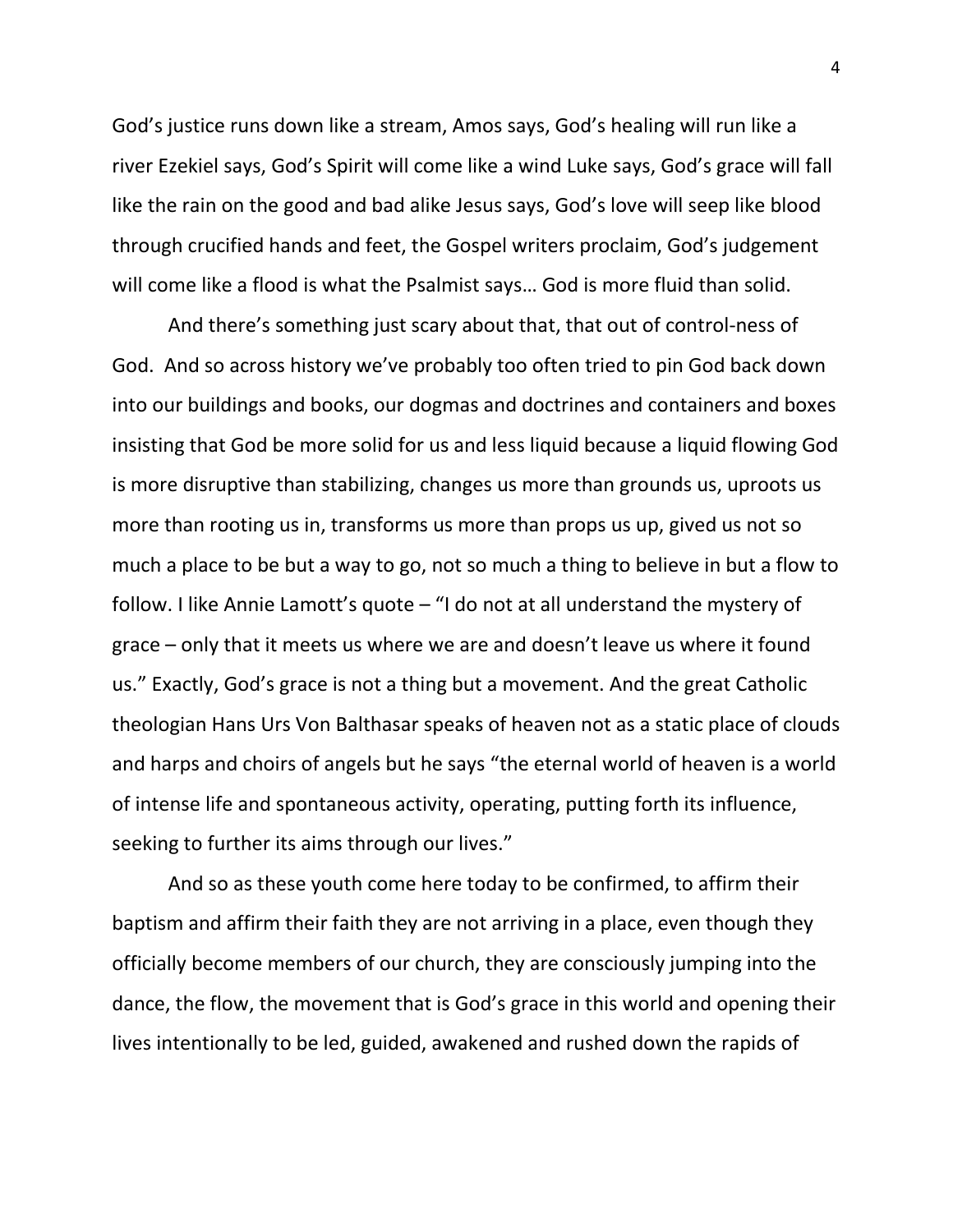heaven's coming. And as you read their testimonies of faith and they get it. (CHANGE SLIDES TO ANIMATED QUOTES HERE!)

I mean **Kyle** says in his testimony "I'm glad there's room for God in my life" and that there's something to humans making God exist in the world that brings God into existence… God in process is a whole area of theological study. And **Zo** gets it when they say "I feel secure in nothing but I want to keep loving and in a way that changes things." Geez that's beautiful and it speaks of the fluidity of God and the movement of love. And **Sally** writes "I believe that Jesus will guide me through the journey of this life" right, the journey and **Payton** will "keep her faith close and let it lead her in her life…", yes, yes, Jesus is the guide leading us down the fluid way of life…And **Margy** speaks of "God as an endless well of love and forgiveness and passion for the world" and I say Amen, an endless well of love gushing up and overflowing its walls! And Sam Wilson writes that "love amplifies when I'm with people who share it," referencing the fluid nature of sound to express something of God's love, right on! And **Mark** says that "God calls upon us to GIVE of ourselves for the well-being of others and our planet" and that's exactly right, that as the Spirit flows down and into us it must flow right back out in our self-giving. And **Sam Carpini** and **Abby** both point to growth and learning to speak of the flowing nature of our lives in God, always our faith growing and the gaining of a ton of wisdom. And there is **John's** clarity that the Bible essentially is not a static thing but must lead into action and practice and specifically the practice of the Golden Rule – do unto others what you would have them do to you and **Georgia** who understands that it's about "aligning herself with Jesus' WAY of life" that it's a way more than a destination. I think they get it and hold onto your hats as we see where the fluid God will bring their fluid lives